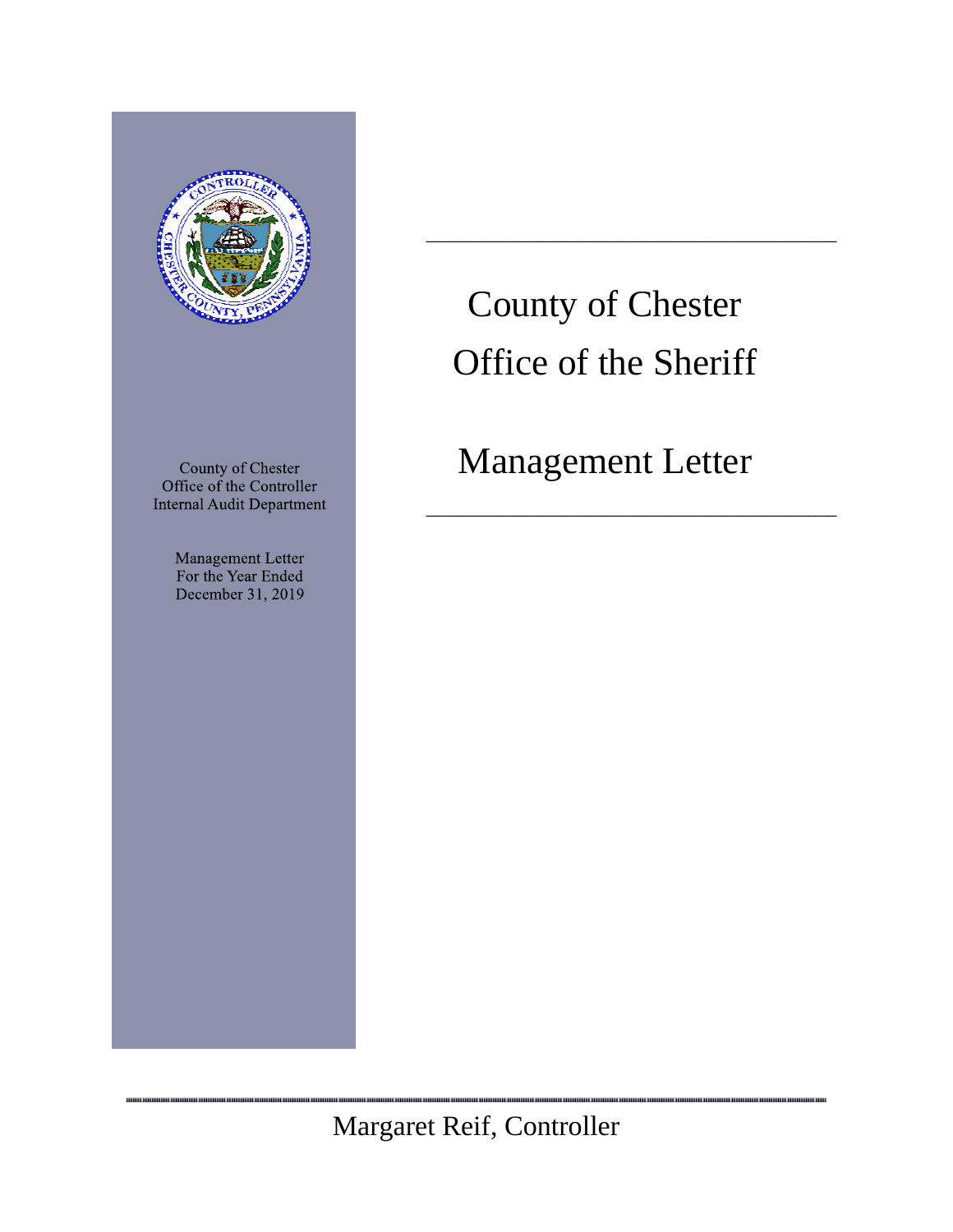# **Office of the Sheriff - Executive Summary**

| Are there any MAJOR issues that require management's immediate action and/or attention?<br>(Sufficient controls are not in place to address the associated risk.)                       | <b>Yes</b> |
|-----------------------------------------------------------------------------------------------------------------------------------------------------------------------------------------|------------|
| Are there any LESSER SIGNIFICANT issues that require management's action and/or attention?<br>(Process is not critical to the overall operation.)                                       | No.        |
| Are there any MINOR issues that do not require management's action and/or attention?<br>(Sufficient controls are in place and issue is strictly a result of human error and oversight.) | <b>Yes</b> |

| Recap of Findings Identified       |
|------------------------------------|
| <b>Major Findings</b>              |
| <b>Lesser Significant Findings</b> |
| Minor Findings                     |

 $Margaret$  leit

Margaret Reif, Controller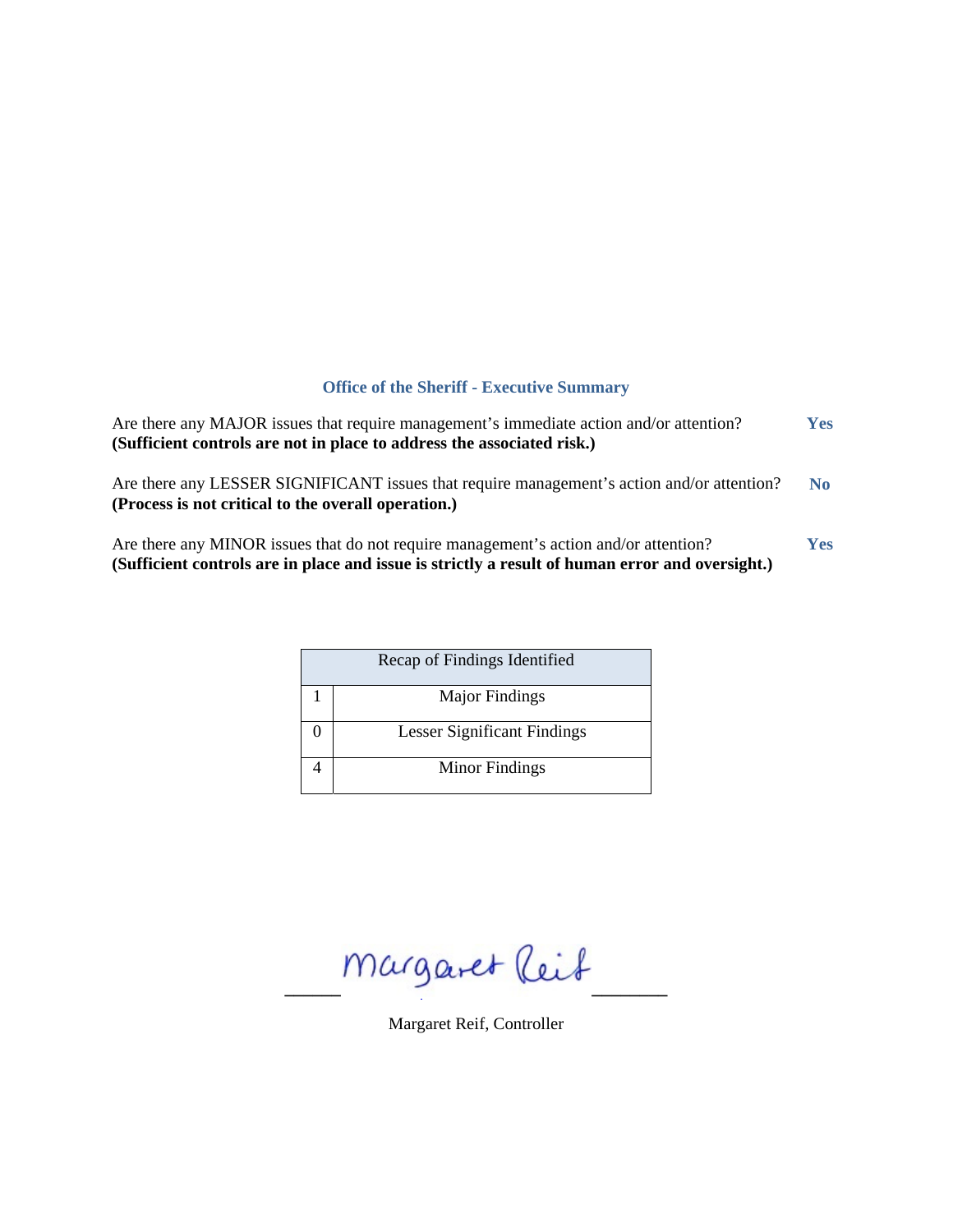# Introduction

On December 21, 2020, Internal Audit completed an audit of the Office of the Sheriff *(Sheriff)* for the years ended December 31, 2019. Christian J. Kriza was the auditor-in-charge. Internal Audit is required by Pennsylvania County Code to review county offices annually to ensure compliance with policies and procedures and to assess their overall internal control structure. The scope of the audit included a review of the following:

- Cash and Petty Cash
- Due From
- Due To
- Cash Receipts
- Manual Receipts
- Cash Disbursements
- Voided Transactions
- Escheats/Unclaimed Property
- Weapons Inventory
- Imprest Fund

We conducted our audit in accordance with generally accepted auditing standards and standards applicable to financial audits contained in Government Auditing Standards issued by the Comptroller General of the United States. We have also issued our Independent Auditor's Report on Internal Control over Financial Reporting and on Compliance and Other Matters concurrent with this Management Letter. Disclosures and other information in that Report (also dated December 21, 2020) should be considered in conjunction with this Management Letter (*Letter*).

# Summary

During our audit, we became aware of several findings and matters that represent opportunities for strengthening internal controls and operating efficiency. The Schedule of Findings (The Schedule) on Page 3 of this *Letter* summarizes our comments and recommendations concerning those matters.

We will transmit a final copy of this *Letter* and the audit report to you electronically once you provide your responses to each finding documented in the Schedule.

We will review the status of these comments during our next audit engagement. We have already discussed these findings and recommendations with various *Sheriff* personnel and will be pleased to discuss them in further detail at your convenience.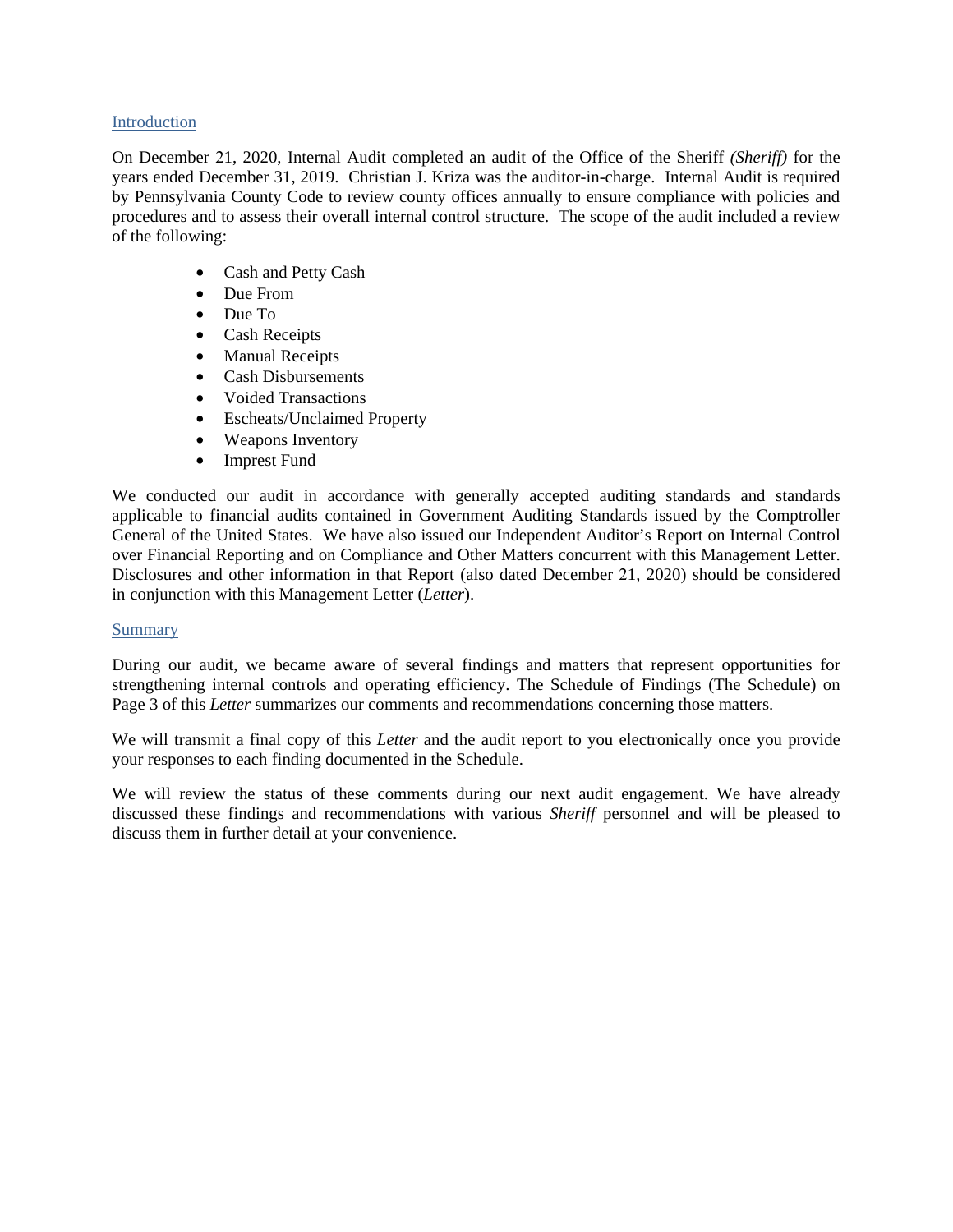# **Methodology**

Internal Audit interviewed key personnel, observed operations, reviewed written policies, procedures, system reports and source documents, and tested specific transaction activity where applicable.

**Cash** is reconciled and reviewed at 100%.

**Petty Cash** is counted during the course of the on-site fieldwork. Outstanding vouchers are reviewed.

**Accounts Receivable** are reconciled and reviewed at 100%.

**Liabilities** are reconciled and reviewed at 100%.

**Cash receipts** are tested on a sample basis. The sample size tested for the year ended 12/31/19 was 30 out of a population of 24,210 receipts generated in 2019.

**Material receipts** are tested on a sample basis. The sample size tested for the year ended 12/31/19 was 10 out of a population of 96 material receipts in 2019.

**Manual receipts** there were no manual receipts used in 2019.

**Cash disbursements** are tested on a sample basis. The sample size tested for the year ended 12/31/19 was as follows:

- 30 Operating Account disbursements out of a population of 9,578 checks created in 2019.
- 1 Surcharge Account disbursements out of a population of 2 checks created in 2019.

**Material disbursements** are tested on a sample basis. The sample size tested for the year ended 12/31/19 was 10 out of a population of 101 checks created in 2019.

**Voided receipts** are tested on a sample basis. The sample size tested for the year ended 12/31/19 was 30 out of a population of 352 receipts voided in 2019.

**Voided disbursements** are tested on a sample basis. The sample size tested for the year ended 12/31/19 was 30 out of a population of 322 receipts voided in 2019.

**Escheats** are tested on a sample basis. The sample size tested for the year ended 12/31/19 was 7 out of a population of 72 unclaimed property transactions.

**Weapons Inventory** are tested on a sample basis specifically to ensure that processing of these transactions occurs in a timely manner. The sample size tested for the year ended 12/31/19 was as follows:

- 30 items out of a population of 335 that were returned/destroyed in 2019.
- 27 items out of a population of 266 that were confiscated in 2019.
- 30 items out of a population of 848 that were confiscated in prior years that remain held in possession in 2019.

**Imprest Fund** are tested on a sample basis. The sample size tested for the year ended 12/31/19 was 4 out of a population of 21 imprest entries.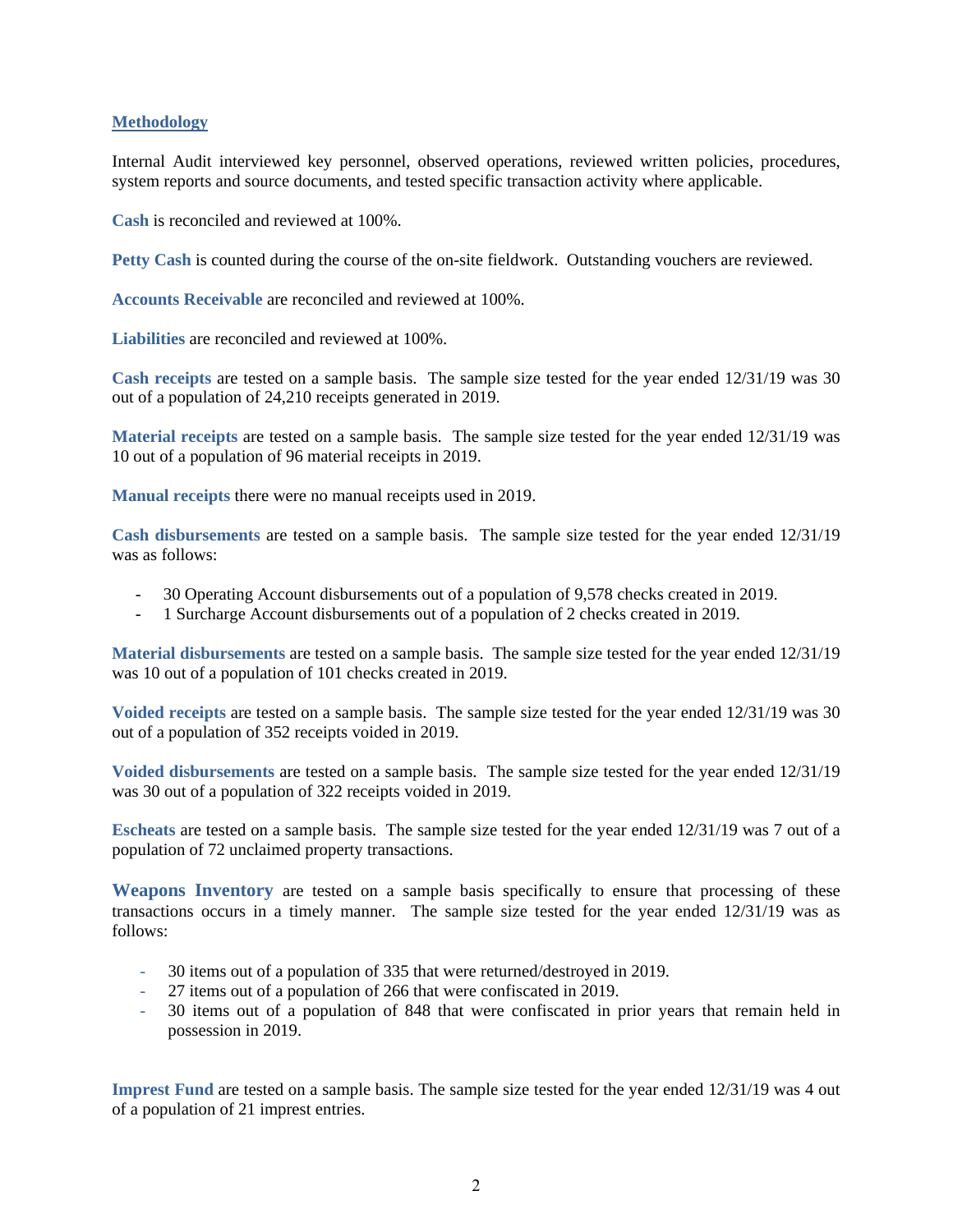# **Schedule of Findings**

# **Finding 1: Planning/Cash/Financials Rating: Major**

# **Condition**

There is no independent review of bank reconciliations, monthly financial reports, and banking records.

# **Criteria**

The purpose of segregating duties is to reduce excessive control over a process by one individual thus reducing the risk of error, fraud or theft.

# **Cause**

The small size of the fiscal and managerial staff prevents segregation of duties found in larger organizations. The staff size, in addition to prior management's limited governance and oversight over accounting functions contributed to the condition.

# **Effect or Potential Effect**

Insufficient segregation of duties controls can increase risk of error, fraud, or theft.

# **Recommendation**

Internal Audit recommends the Sheriff's Office identify, assess, implement and monitor independent checks and balances in high risk or sensitive processes that may lack proper segregation of duties. Where applicable, management should also implement and maintain new procedures to address segregation of duties as they relate to the accounting and bookkeeping functions.

# **Auditee Response**

*Sheriff Management concurs with the audit finding and recommendation.*

**Finding 2: Interest Rating: Minor** 

# **Condition**

Annual interest received for the General Operating and Surcharge bank accounts was not transferred to the County in a timely manner. Interest should have been transferred in January 2020 but was transferred in October 2020 after it was brought to the attention of the Office during the audit.

# **Criteria**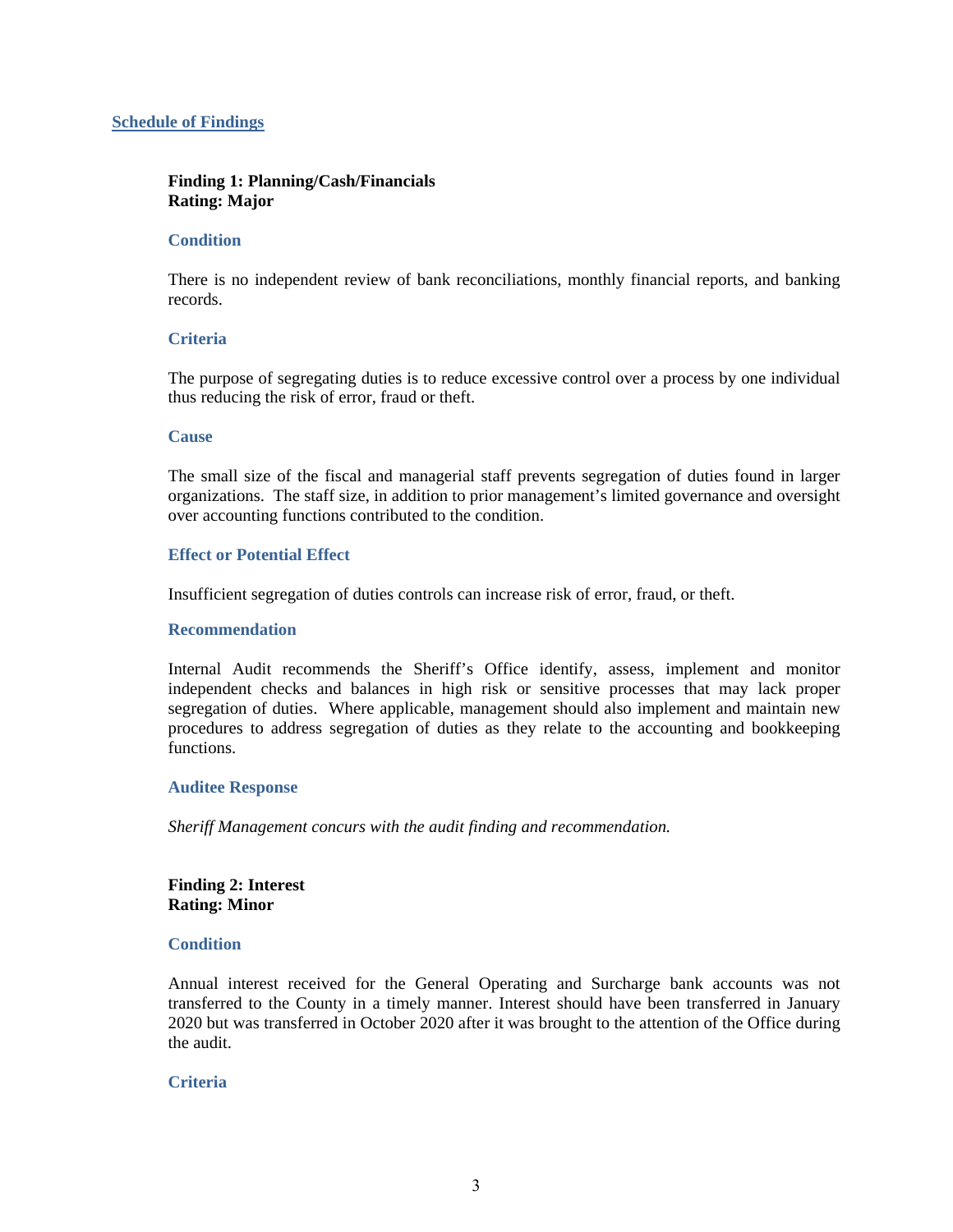Annual interest received by the Office in the prior fiscal year should be transferred to the County in January following the fiscal year-end.

#### **Cause**

Lack of adequately documented processes or a checklist to ensure required accounting functions are performed timely.

#### **Effect or Potential Effect**

Delay in the proper and timely payment of funds due to the County can result in overstated account balances within the Sheriff's Office and prevent the County from utilizing those funds in an efficient manner.

#### **Recommendation**

Internal Audit recommends the Sheriff's Office review, assess and implement processes, such as a task checklist with sign-offs, to ensure personnel make required payments in a timely manner.

#### **Auditee Response**

*Sheriff Management concurs with the audit finding and recommendation.*

# **Finding 3: Cash Receipts Rating: Minor**

#### **Condition**

In five (5) instances, daily deposits were not submitted into the Office's bank within one business day. The excess number of days these deposits were held ranged from one to four days.

#### **Criteria**

Daily deposits should be submitted to the bank within one business day.

# **Cause**

The lack of documented processes to ensure required accounting functions are performed timely.

# **Effect or Potential Effect**

The untimely submission of bank deposits can result in risk of deposit item loss and recording failure, which could lead to reconciliation delays and problems, inaccurate accounting records, payment complaints from external parties, and other corrective actions.

# **Recommendation**

Internal Audit recommends the Sheriff's Office review, assess and update its processes to ensure daily deposits are submitted to the bank in a timely manner.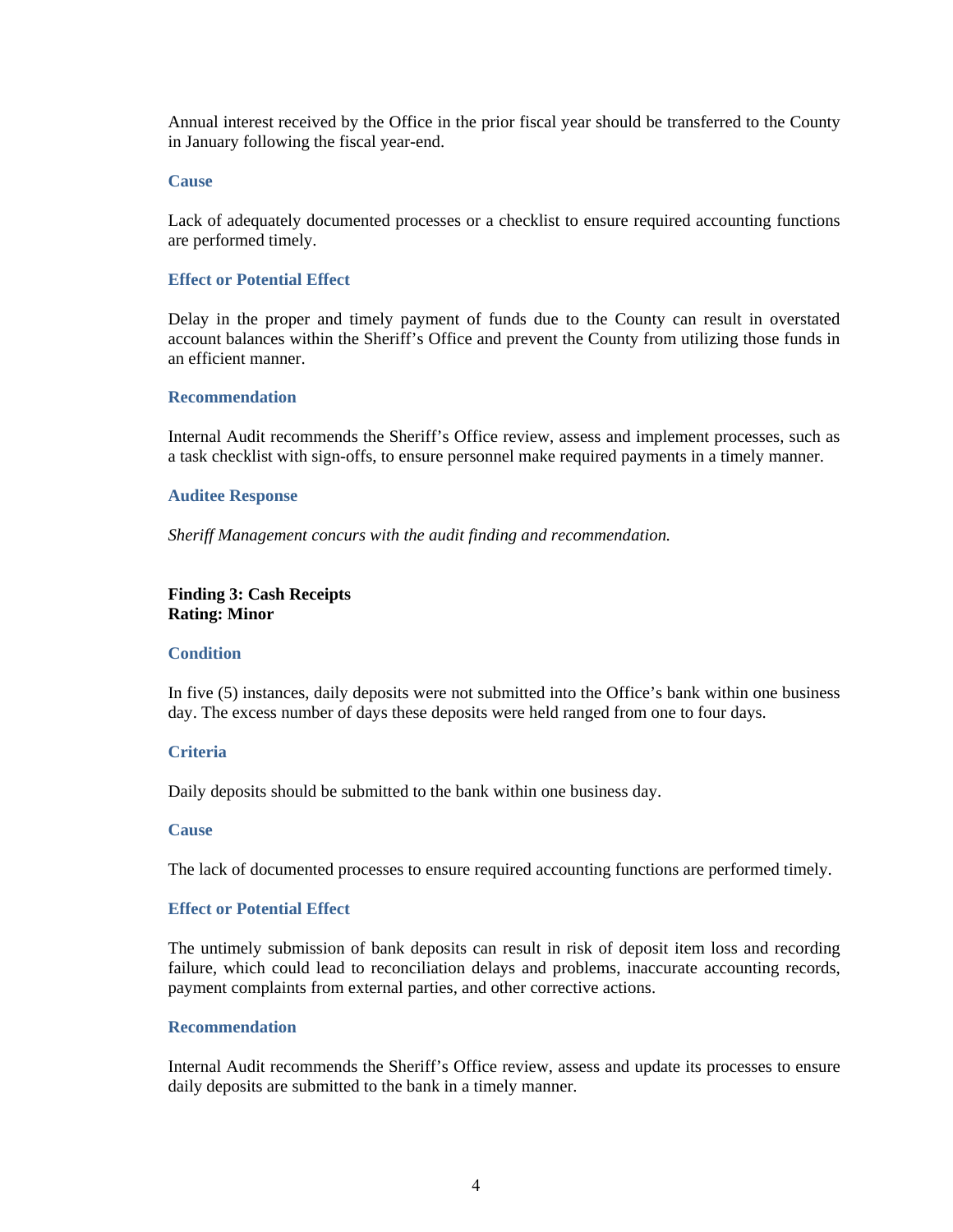#### **Auditee Response**

*Sheriff Management concurs with the audit finding and recommendation.*

# **Finding 4: Voided Disbursements Rating: Minor**

#### **Condition**

In two (2) instances, voided checks did not have the signature line defaced or removed. In addition, one (1) of the two checks did not have any notation that the check was void at all.

#### **Criteria**

When checks are voided, the check copy and original (if available) should be labeled void and have the signature line defaced or removed.

#### **Cause**

Inconsistent performance of check voids due to the lack of documented processes to ensure required accounting functions are performed accurately and completely.

# **Effect or Potential Effect**

Not performing required accounting functions can result in improper reconciliations and inaccurate accounting records.

#### **Recommendation**

Internal Audit recommends the Sheriff's Office review, assess and update its processes to ensure check voids are performed accurately and completely.

#### **Auditee Response**

*Sheriff Management concurs with the audit finding and recommendation.*

# **Finding 5: Escheats Rating: Minor**

#### **Condition**

In two (2) instances, there was no physical or CourtView documentation to demonstrate due diligence was performed on an escheated check.

# **Criteria**

Due diligence should be performed in accordance with the guidelines set forth by the Pennsylvania Department of Treasury.